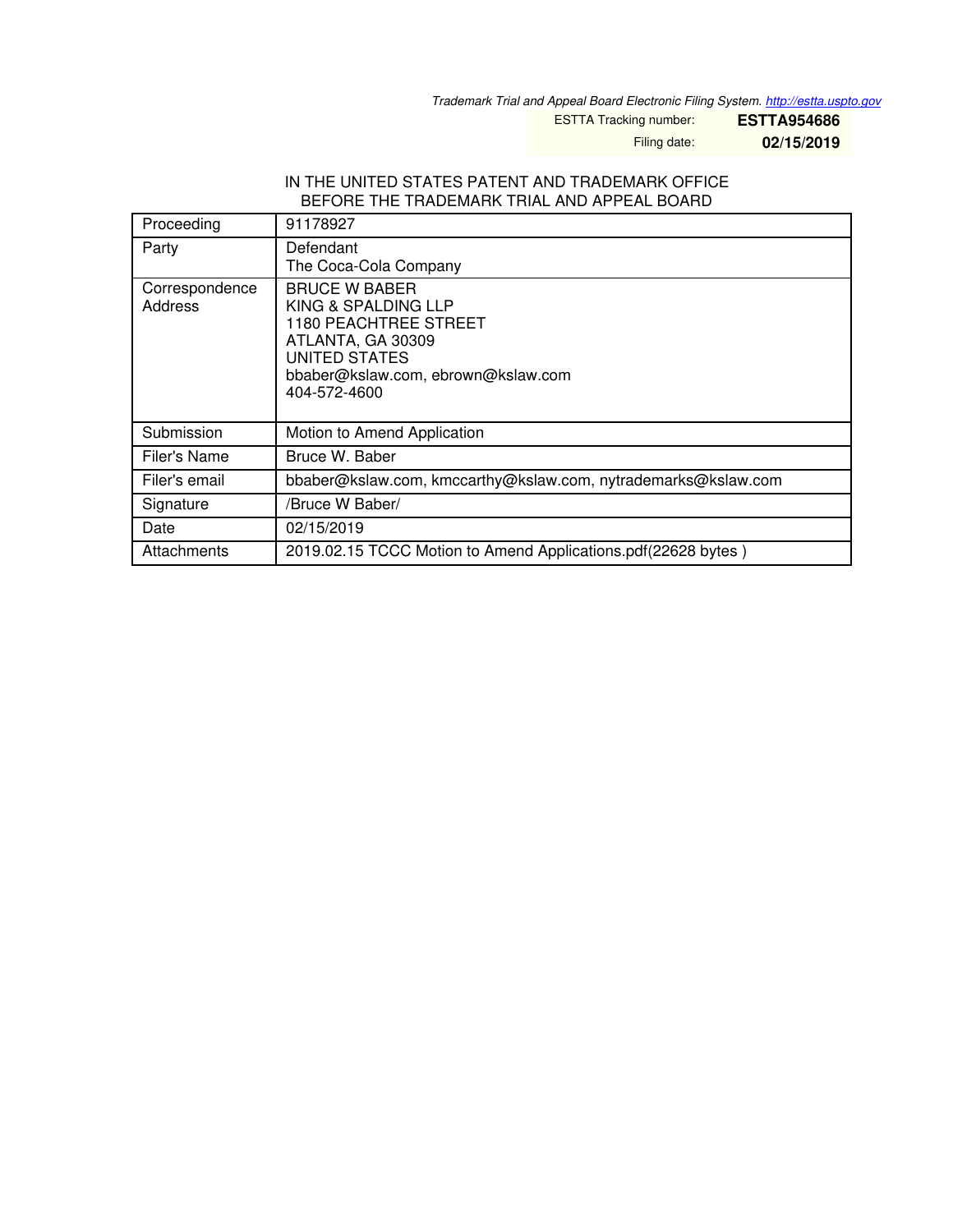### IN THE UNITED STATES PATENT AND TRADEMARK OFFICE

## BEFORE THE TRADEMARK TRIAL AND APPEAL BOARD

| ROYAL CROWN COMPANY, INC.<br>and DR. PEPPER/SEVEN UP, INC., | <b>Consolidated Proceedings:</b>                                                                |
|-------------------------------------------------------------|-------------------------------------------------------------------------------------------------|
| Opposers,                                                   | OPPOSITION NOS. 91178927,<br>91180771, 91180772, 91183482,<br>91185755, 91186579 AND 91190658   |
| ν.                                                          | APPLICATION SERIAL NOS. 78580598,                                                               |
| THE COCA-COLA COMPANY,                                      | 78316078, 78664176, 77176279,<br>77176127, 77176108, 77175127,<br>77175066, 77097644, 77176099, |
| Applicant.                                                  | 76674382, 76674383, 77257653,<br>78620677, 77309752 AND 78698990                                |

#### MOTION TO AMEND APPLICATIONS

NOW COMES THE COCA-COLA COMPANY ("TCCC"), Applicant in the above-captioned proceedings, and, by and through its undersigned counsel and in accordance with Section 6 of the Lanham Act, 15 U.S.C. § 1056; Trademark Rule 2.133, 37 C.F.R. § 2.133; section 1213.08(a)(i) of the Trademark Manual of Examining Procedure, TMEP § 1213.08(a)(i); and sections 212.07 and 514 of the Trademark Board Manual of Procedure, TBMP §§ 212.07, 514, hereby requests that the Board permit TCCC to amend each of the sixteen applications at issue in these proceedings to disclaim the term "zero," and that the Board approve such amendments and, in view thereof, terminate these proceedings. TCCC believes that entry of these disclaimers will resolve the issues in these proceedings without any further activity needed on the part of the Board.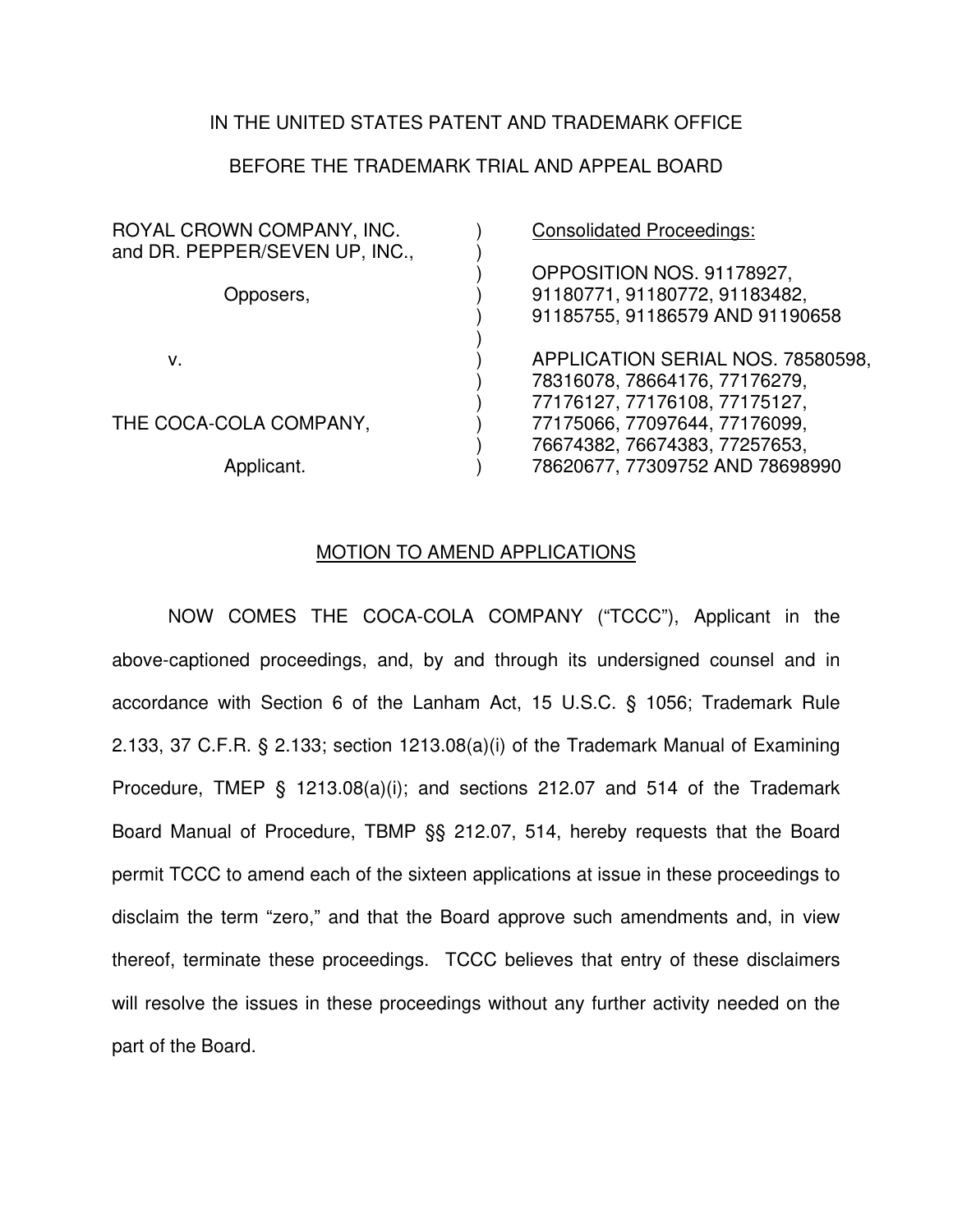More specifically, TCCC shows that the only relief sought by opposers Royal Crown Company, Inc. and Dr Pepper/Seven-Up, Inc. in these proceedings is the entry of a disclaimer of the term "zero" in the applications at issue. *See, e.g.,* TTABVUE 39 (Opposition No. 91178927), Amended Consolidated Notice of Opposition filed June 22, 2009, at 8-9; 182 TTABVUE (Opposition No. 91178927), Brief on Remand for Opposers, filed December 17, 2018, at 54. In view of TCCC's willingness to agree to entry of such disclaimers in the applications that are the subject of these proceedings, the entry of those disclaimers should resolve all remaining issues in these proceedings.

For reference and to identify more specifically the applications at issue, TCCC identifies the applications more particularly as follows:

| Opposition No. | Application Serial No. | <b>Mark</b>                   |
|----------------|------------------------|-------------------------------|
| 91178927       | 78580598               | COCA-COLA ZERO                |
| 91180771       | 78316078               | <b>SPRITE ZERO</b>            |
| 91180772       | 78664176               | <b>COKE ZERO</b>              |
|                | 77176279               | COCA-COLA CHERRY ZERO         |
|                | 77176127               | <b>CHERRY COKE ZERO</b>       |
|                | 77176108               | COCA-COLA VANILLA ZERO        |
| 91183482       | 77175127               | CHERRY COCA-COLA ZERO         |
|                | 77175066               | <b>COKE CHERRY ZERO</b>       |
|                | 77097644               | PIBB ZERO                     |
|                | 77176099               | <b>VANILLA COKE ZERO</b>      |
| 91185755       | 76674382               | <b>COKE ZERO ENERGY</b>       |
|                | 76674383               | <b>COKE ZERO BOLD</b>         |
|                | 77257653               | <b>VANILLA COCA-COLA ZERO</b> |
| 91186579       | 78620677               | <b>FANTA ZERO</b>             |
|                | 77309752               | POWERADE ZERO                 |
| 91190658       | 78698990               | <b>VAULT ZERO</b>             |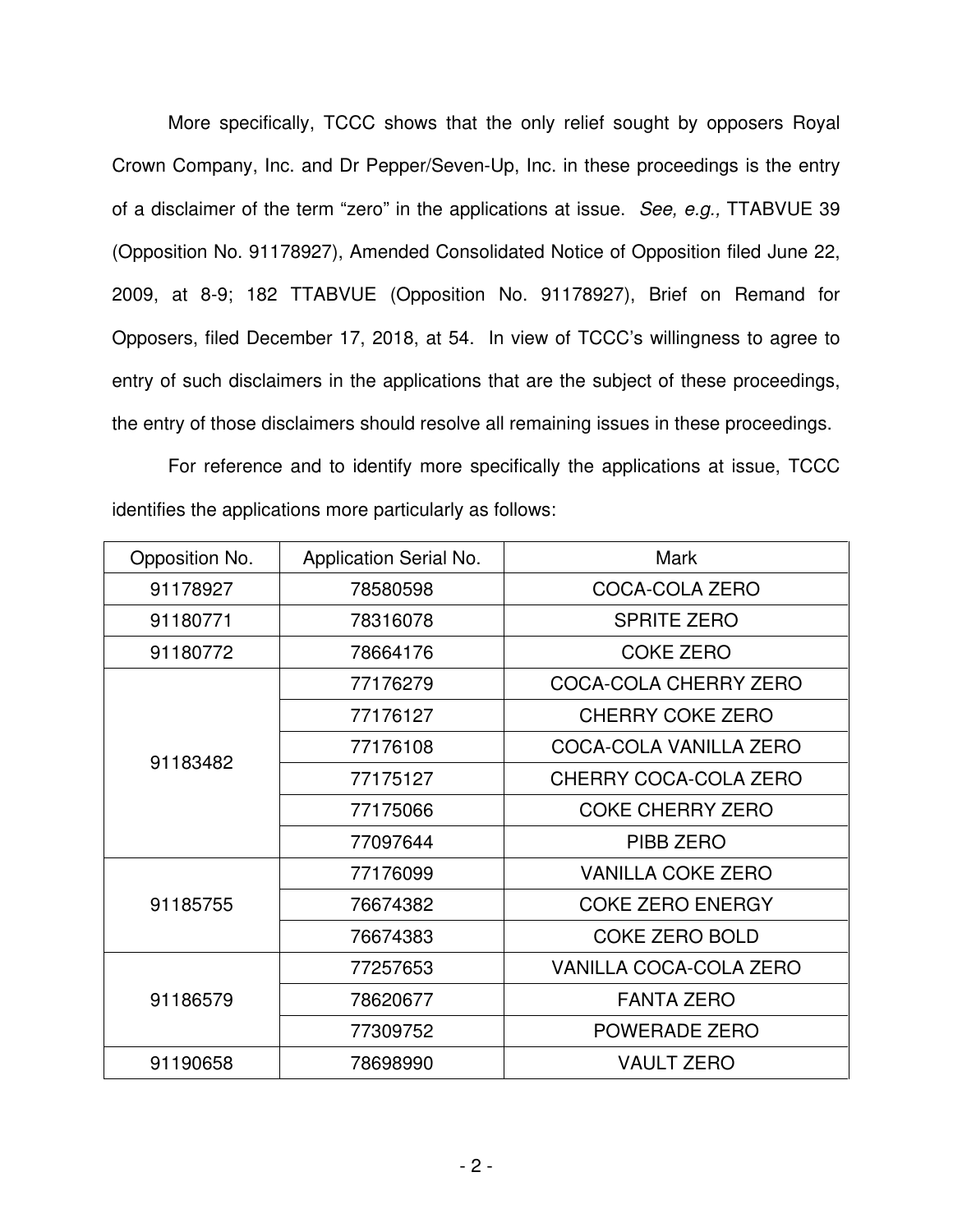WHEREFORE, Applicant The Coca-Cola Company respectfully prays that the Board approve TCCC's request to enter disclaimers, in standard form, of the term "zero" in each of the applications at issue and, upon such approval, terminate these proceedings.[1](#page-3-0)

Respectfully submitted,

KING & SPALDING LLP

 /Bruce W. Baber/ Bruce W. Baber

1180 Peachtree Street Atlanta, Georgia 30309 404-572-4600

 $\overline{a}$ 

Attorneys for Applicant and Opposer THE COCA-COLA COMPANY

<span id="page-3-0"></span><sup>1</sup> In view of TCCC's willingness to disclaim "zero" in each of the applications at issue, TCCC is not filing a brief in accordance with the extended schedule provided for in the Board's November 21, 2018 and December 4, 2018 orders. 179-180 TTABVUE (Opposition No. 91178927).